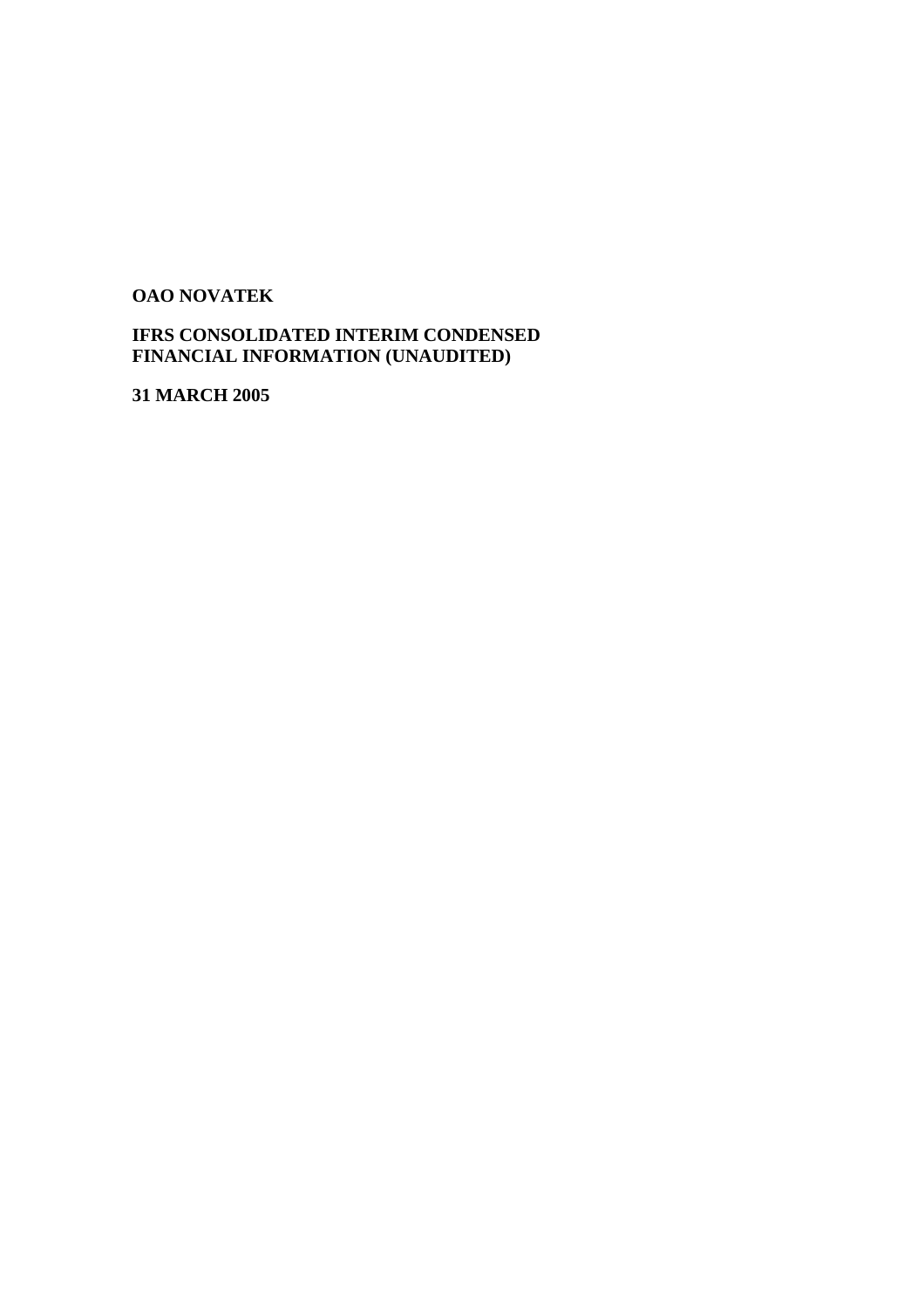# **CONTENTS Page**

| Consolidated Interim Condensed Balance Sheet (unaudited)                                | 3        |
|-----------------------------------------------------------------------------------------|----------|
| Consolidated Interim Condensed Statement of Income (unaudited)                          | 4        |
| Consolidated Interim Condensed Statement of Cash Flows (unaudited)                      | 5        |
| Consolidated Interim Condensed Statement of Changes in Shareholders' Equity (unaudited) | 6        |
| Notes to the Consolidated Interim Condensed Financial Information (unaudited)           | $7 - 17$ |
| <b>Contact Information</b>                                                              | 18       |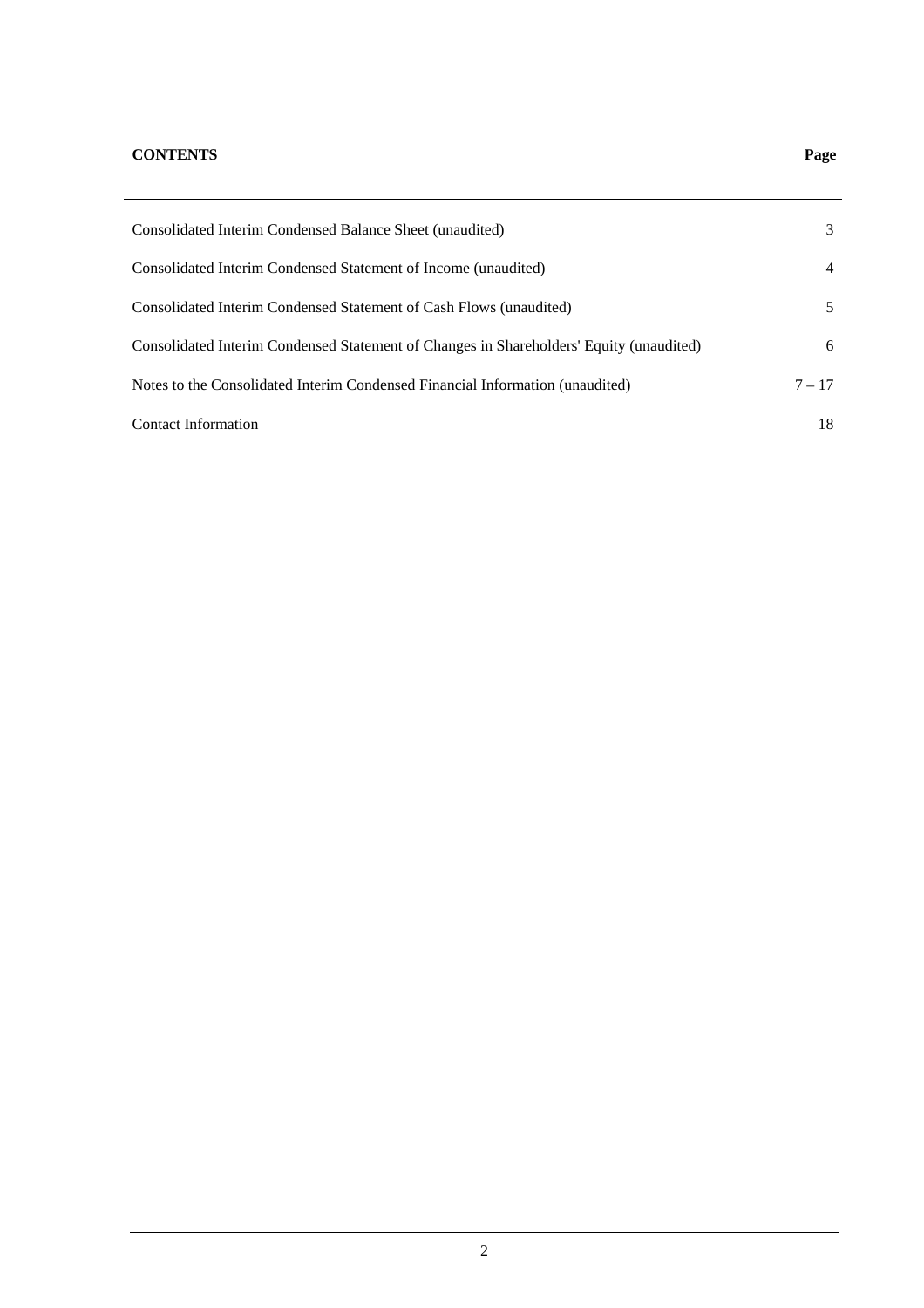#### **OAO NOVATEK Consolidated Interim Condensed Balance Sheet (unaudited)** (in millions of Russian roubles)

|                                                        | <b>Notes</b>     | 31 March 2005 | 31 December 2004 |
|--------------------------------------------------------|------------------|---------------|------------------|
| <b>ASSETS</b>                                          |                  |               |                  |
| <b>Non-current assets</b>                              |                  |               |                  |
| Property, plant and equipment, net                     | 6                | 63,181        | 62,449           |
| Other non-current assets                               |                  | 1,702         | 1,090            |
| Investments in associates                              |                  | 2,023         | 1,945            |
| Long-term loans receivable                             |                  | 7,761         | 7,832            |
| <b>Total non-current assets</b>                        |                  | 74,667        | 73,316           |
| <b>Current assets</b>                                  |                  |               |                  |
| Prepayments and other current assets                   |                  | 1,224         | 1,039            |
| Inventories                                            |                  | 980           | 929              |
| Trade and other receivables                            |                  | 3,695         | 3,456            |
| Short-term loans receivable                            |                  | 794           | 707              |
| Cash and cash equivalents                              |                  | 1,725         | 3,003            |
| <b>Total current assets</b>                            |                  | 8,418         | 9,134            |
|                                                        |                  |               |                  |
| <b>Total assets</b>                                    |                  | 83,085        | 82,450           |
|                                                        |                  |               |                  |
| <b>LIABILITIES AND EQUITY</b>                          |                  |               |                  |
| <b>Non-current liabilities</b>                         |                  |               |                  |
| Long-term debt                                         | 8                | 12,898        | 13,232           |
| Deferred income tax liability                          |                  | 8,987         | 8,855            |
| Other non-current liabilities                          |                  | 1,239         | 1,188            |
| <b>Total non-current liabilities</b>                   |                  | 23,124        | 23,275           |
| <b>Current liabilities</b>                             |                  |               |                  |
| Short-term debt                                        | $\boldsymbol{7}$ | 6,952         | 10,768           |
| Other taxes payable                                    |                  | 1,598         | 1,280            |
| Income taxes payable                                   |                  | 393           | 228              |
| Trade payables and accrued liabilities                 |                  | 3,016         | 1,963            |
| <b>Total current liabilities</b>                       |                  | 11,959        | 14,239           |
|                                                        |                  |               |                  |
| <b>Total liabilities</b>                               |                  | 35,083        | 37,514           |
| <b>Equity attributable to Group shareholders</b>       |                  |               |                  |
| Ordinary share capital                                 |                  | 393           | 393              |
| Additional paid-in capital                             |                  | 29,797        | 29,797           |
| Asset revaluation surplus                              |                  | 5,345         | 5,345            |
| Retained earnings                                      |                  | 12,029        | 8,952            |
| Total equity attributable to shareholders of the Group |                  | 47,564        | 44,487           |
| <b>Minority interest</b>                               |                  | 438           | 449              |
| <b>Total equity</b>                                    |                  | 48,002        | 44,936           |
|                                                        |                  |               |                  |
|                                                        |                  |               |                  |
| Total liabilities and equity                           |                  | 83,085        | 82,450           |

The accompanying notes are an integral part of this consolidated interim condensed financial information.

Approyed and authorized for issue on behalf of the Board of Directors:

L. Mikhelson

M Gyetvay Financial Directo

General Director

 $\overline{3}$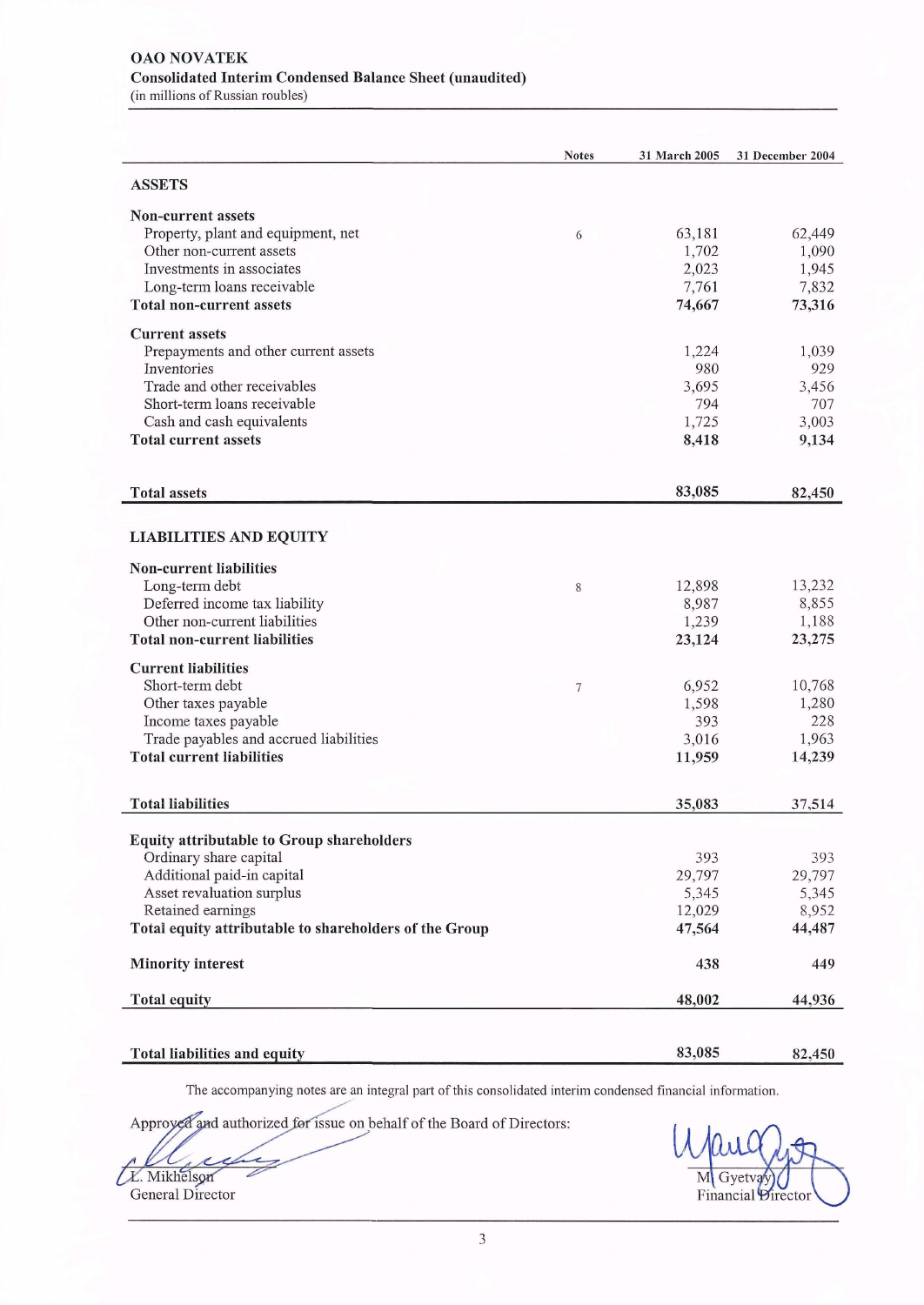# **OAO NOVATEK Consolidated Interim Condensed Statement of Income (unaudited)**

(in millions of Russian roubles, except share and per share amounts)

|                                                           |                | Three months ended 31 March: |           |
|-----------------------------------------------------------|----------------|------------------------------|-----------|
|                                                           | <b>Notes</b>   | 2005                         | 2004      |
| <b>Revenues</b>                                           |                |                              |           |
| Oil and gas sales                                         | $\overline{4}$ | 8,693                        | 5,238     |
| Oil and gas construction services                         |                |                              | 1,067     |
| Sales of polymer and insulation tape                      |                | 212                          | 159       |
| Other revenues                                            |                | 99                           | 203       |
| <b>Total revenues</b>                                     |                | 9,004                        | 6,667     |
|                                                           |                |                              |           |
| Net loss on disposals                                     |                |                              | (43)      |
| Other income (expense)                                    |                | (4)                          | 2         |
| <b>Total revenues and other income</b>                    |                | 9,000                        | 6,626     |
| <b>Operating expenses</b>                                 |                |                              |           |
| Materials, services and other                             |                | (867)                        | (1,710)   |
| Purchases of oil, gas condensate and natural gas          |                | (611)                        | (1,485)   |
| Transportation expenses                                   |                | (1,740)                      | (1,040)   |
| Taxes other than income tax                               | 5<br>9         | (1,301)                      | (392)     |
| General and administrative expenses                       |                | (228)                        | (235)     |
| Depreciation, depletion and amortization                  |                | (814)                        | (149)     |
| Net impairment expense                                    |                | (42)                         | (33)      |
| <b>Exploration</b> expenses                               |                | (149)                        | (63)      |
| <b>Total operating expenses</b>                           |                | (5,752)                      | (5,107)   |
|                                                           |                |                              |           |
| <b>Income from operations</b>                             |                | 3,248                        | 1,519     |
|                                                           |                |                              |           |
| <b>Finance income (expense)</b>                           |                |                              |           |
| Foreign exchange gain (loss)                              |                | (127)<br>227                 | 44        |
| Interest income                                           |                |                              | 93        |
| Interest expense                                          |                | (341)                        | (126)     |
| Total finance income (expense)                            |                | (241)                        | 11        |
| Share of net income of associates                         |                | 77                           | 374       |
| Profit before income tax and minority interest            |                | 3,084                        | 1,904     |
| Income tax expense                                        |                |                              |           |
| Current income tax expense                                |                | (866)                        | (435)     |
| Deferred income tax benefit (expense)                     |                | 90                           | (44)      |
| Total income tax expense                                  |                | (776)                        | (479)     |
|                                                           |                |                              |           |
| Profit before minority interest                           |                | 2,308                        | 1,425     |
| Minority interest                                         |                | 7                            | 9         |
| Net income                                                |                | 2,315                        | 1,434     |
|                                                           |                |                              |           |
| Basic and diluted earnings per share (in Russian roubles) |                | 762                          | 638       |
| Weighted average shares outstanding                       |                | 3,036,306                    | 2,247,030 |

The accompanying notes are an integral part of this consolidated interim condensed financial information.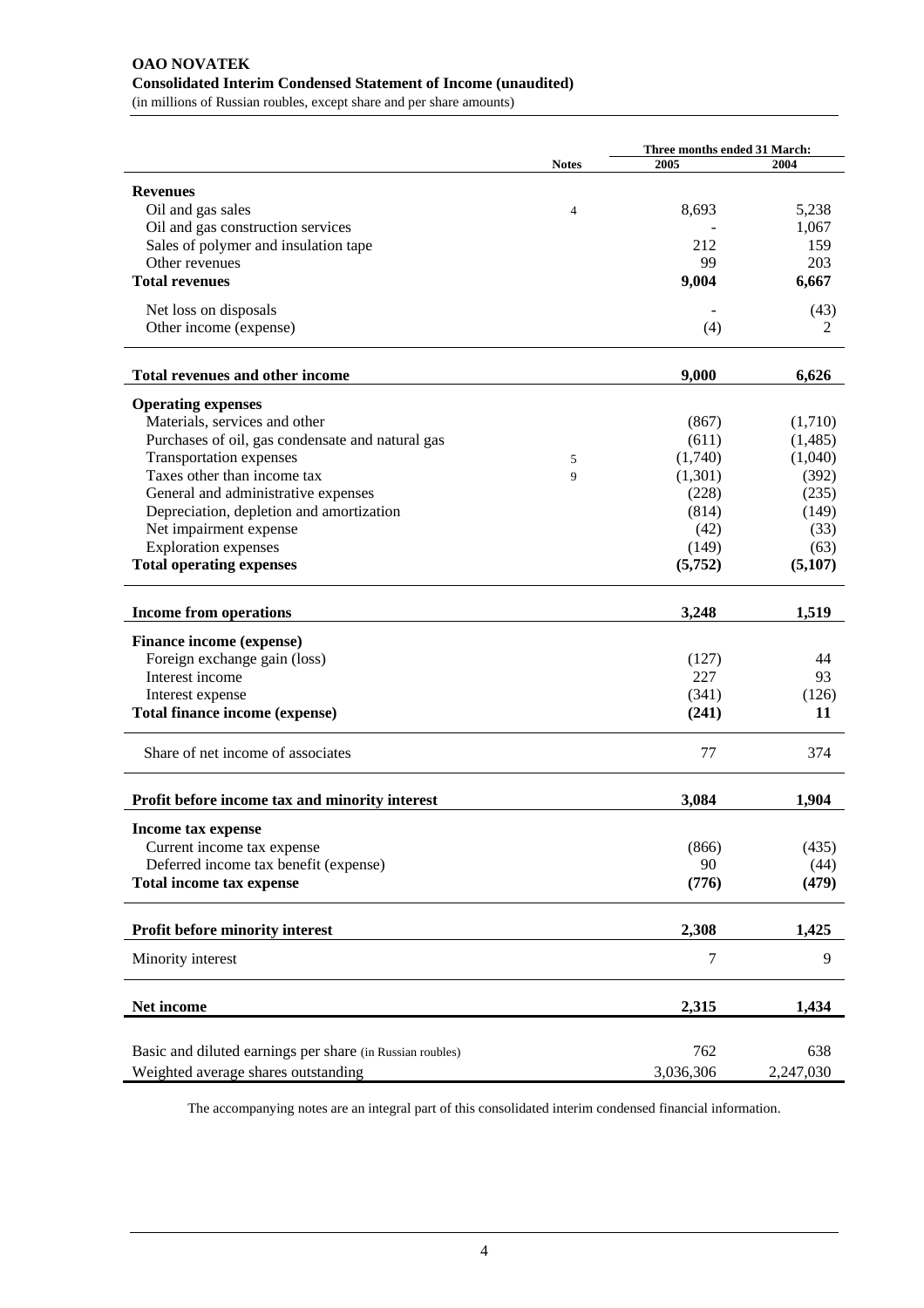#### **OAO NOVATEK Consolidated Interim Condensed Statement of Cash Flows (unaudited)**  (in millions of Russian roubles)

|                                                                | Three months ended 31 March: |         |
|----------------------------------------------------------------|------------------------------|---------|
|                                                                | 2005                         | 2004    |
| Net income before income tax and minority interest             | 3,084                        | 1,904   |
| Adjustments to income before income tax and minority interest: |                              |         |
| Depreciation, depletion and amortization                       | 814                          | 149     |
| Net impairment loss                                            | 42                           | 33      |
| Net unrealized foreign exchange loss (gain)                    | 127                          | (44)    |
| Net loss on disposals                                          |                              | 43      |
| Interest expense                                               | 341                          | 126     |
| Interest income                                                | (227)                        | (93)    |
| Share of income from associates                                | (77)                         | (374)   |
| <b>Working capital changes</b>                                 |                              |         |
| Increase in trade and other receivables,                       |                              |         |
| prepayments and other current assets                           | (86)                         | (811)   |
| Increase in inventories                                        | (51)                         | (39)    |
| Increase in trade payables and accrued liabilities             | 752                          | 985     |
| Increase in other taxes payable                                | 651                          | 164     |
| Total effect of working capital changes                        | 1,266                        | 299     |
| Income taxes paid                                              | (689)                        | (828)   |
| Net cash provided by operating activities                      | 4,681                        | 1,215   |
| <b>Cash flows from investing activities</b>                    |                              |         |
| Purchases of property, plant and equipment                     | (1,148)                      | (1,668) |
| Acquisition of additional shares in subsidiaries               | (25)                         |         |
| Proceeds from disposal of property, plant                      |                              |         |
| and equipment and other non-current assets                     | 14                           | 4       |
| Interest paid and capitalized                                  | (233)                        | (84)    |
| Short and long-term loans provided                             | (167)                        | (66)    |
| Repayment of short and long-term loans                         | 173                          | 152     |
| Non-banking interest received                                  | 44                           | 88      |
| Net cash used in investing activities                          | (1, 342)                     | (1,574) |
| <b>Cash flows from financing activities</b>                    |                              |         |
| Proceeds from long-term borrowings                             | 1,557                        | 155     |
| Proceeds from short-term borrowings                            | 755                          | 487     |
| Repayments of long-term borrowings                             | (3, 428)                     | (167)   |
| Repayments of short-term borrowings                            | (3,338)                      | (169)   |
| Non-banking interest paid                                      | (156)                        | (133)   |
| Net cash from financing activities                             | (4,610)                      | 173     |
| Net effect of exchange rate on cash and cash equivalents       | 3                            | (6)     |
| Net movements in restricted cash accounts                      | (10)                         | (12)    |
| Net decrease in cash and cash equivalents                      | (1,278)                      | (204)   |
| Cash and cash equivalents at the                               |                              |         |
| beginning of the reporting period                              | 3,003                        | 1,618   |
| Cash and cash equivalents at the end of the reporting period   | 1,725                        | 1,414   |

The accompanying notes are an integral part of this consolidated interim condensed financial information.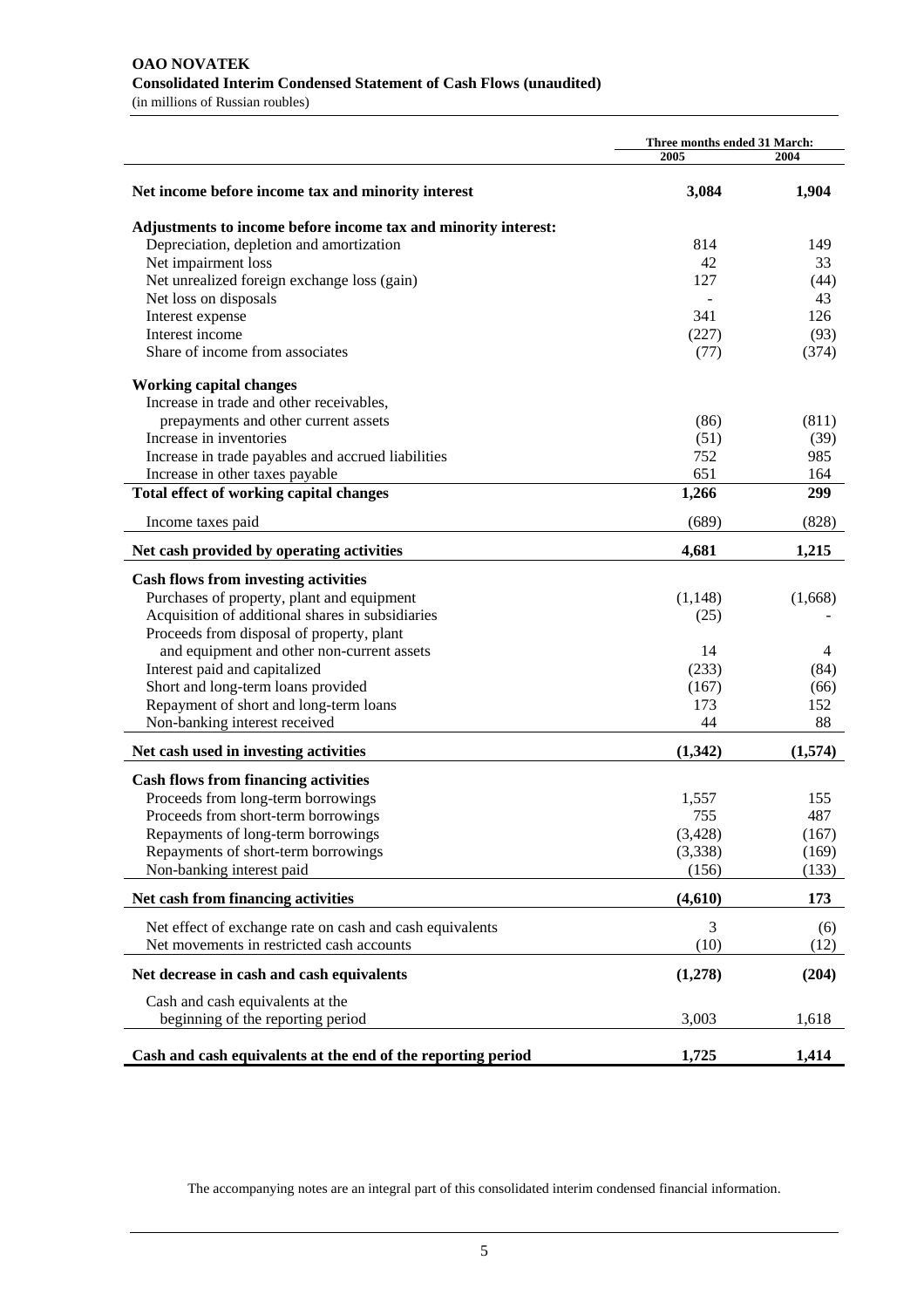#### **OAO NOVATEK Consolidated Interim Condensed Statement of Changes in Equity (unaudited)**

(in millions of Russian roubles, unless otherwise stated)

|                                                                                         | <b>Number of ordinary</b><br>shares | Ordinary<br>share capital | <b>Additional paid in</b><br>capital | <b>Asset Revaluation</b><br><b>Surplus</b> | <b>Retained earnings</b> | <b>Equity attributable</b><br>to Group<br>shareholders | <b>Minority interest</b> | <b>Total</b><br>equity |
|-----------------------------------------------------------------------------------------|-------------------------------------|---------------------------|--------------------------------------|--------------------------------------------|--------------------------|--------------------------------------------------------|--------------------------|------------------------|
| For the three months ended 31 March 2004                                                |                                     |                           |                                      |                                            |                          |                                                        |                          |                        |
| 31 December 2003                                                                        | 2,247,030                           | 314                       | 5,963                                | ٠                                          | 5,268                    | 11,545                                                 | 468                      | 12,013                 |
| Profit (loss) for the period                                                            | $\blacksquare$                      | ٠                         | $\blacksquare$                       | $\blacksquare$                             | 1,434                    | 1,434                                                  | (9)                      | 1,425                  |
| 31 March 2004                                                                           | 2,247,030                           | 314                       | 5,963                                | ٠                                          | 6,702                    | 12,979                                                 | 459                      | 13,438                 |
| For the three months ended 31 March 2005                                                |                                     |                           |                                      |                                            |                          |                                                        |                          |                        |
| 31 December 2004                                                                        | 3,036,306                           | 393                       | 29,797                               | 5,345                                      | 8,952                    | 44,487                                                 | 449                      | 44,936                 |
| Cumulative effect of<br>adoption of IFRS 3,<br><b>Business Combinations</b><br>(Note 3) |                                     |                           |                                      |                                            | 762                      | 762                                                    |                          | 762                    |
| 31 December 2004, as<br>restated for adoption of<br><b>IFRS 3, Business</b>             |                                     |                           |                                      |                                            |                          |                                                        |                          |                        |
| <b>Combinations</b>                                                                     | 3,036,306                           | 393                       | 29,797                               | 5,345                                      | 9,714                    | 45,249                                                 | 449                      | 45,698                 |
| Profit (loss) for the period                                                            | $\blacksquare$                      | $\blacksquare$            | $\overline{\phantom{a}}$             | $\overline{\phantom{a}}$                   | 2,315                    | 2,315                                                  | (11)                     | 2,304                  |
| 31 March 2005                                                                           | 3,036,306                           | 393                       | 29,797                               | 5,345                                      | 12,029                   | 47,564                                                 | 438                      | 48,002                 |

The accompanying notes are an integral part of this consolidated interim condensed financial information.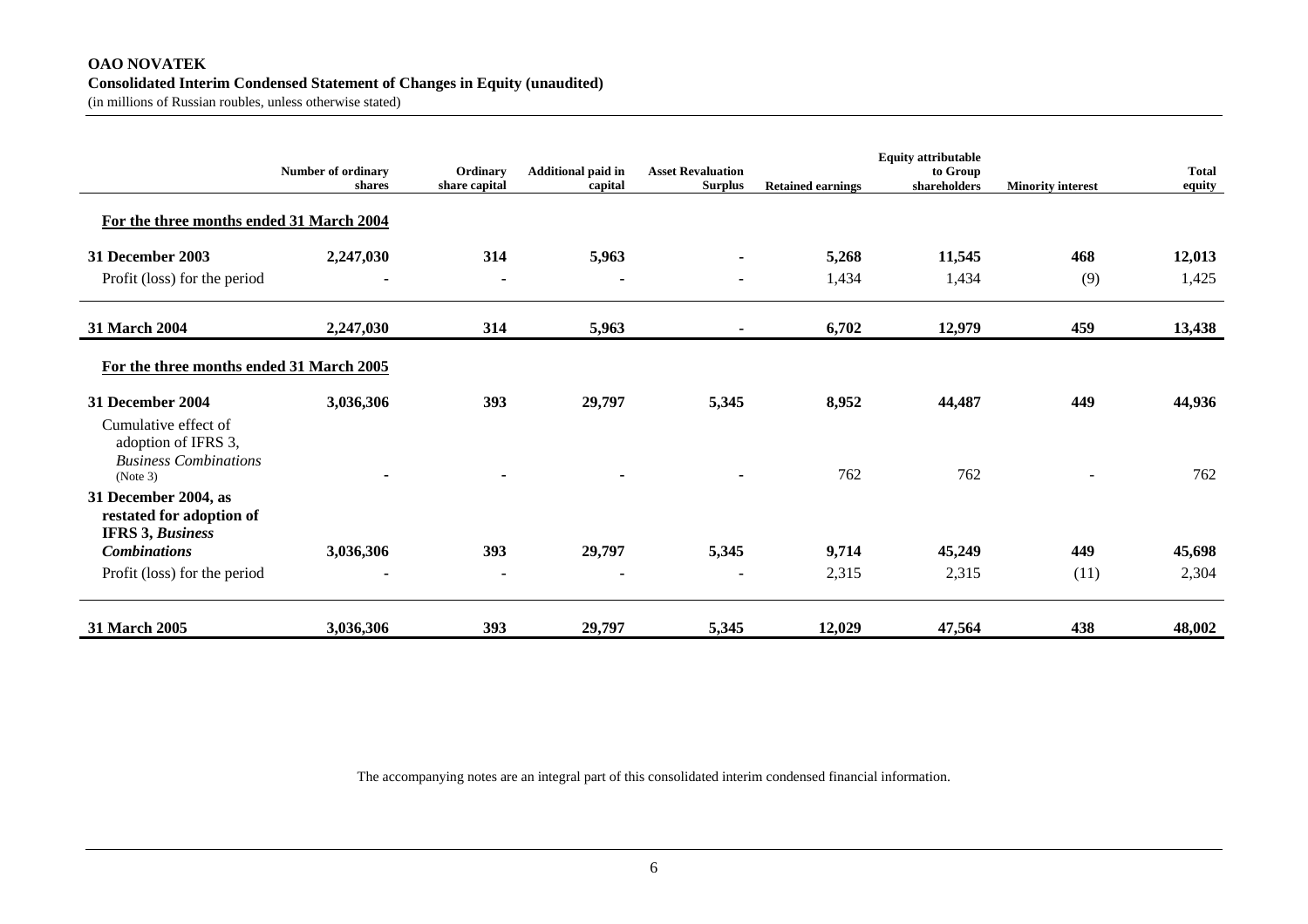## **1 ORGANISATION AND PRINCIPAL ACTIVITIES**

OAO NOVATEK (hereinafter referred to as "NOVATEK") and its subsidiaries (hereinafter jointly referred to as the "Group") is an independent oil and gas company engaged in the acquisition, exploration, development, production and processing of hydrocarbons with its core operations of oil and gas properties located in the Yamal-Nenets Autonomous Region ("YNAO").

In June 2004, the Group disposed of its oil and gas construction services segment (the "disposed segment") to focus its activities on oil and gas exploration and production. The disposed segment's activities primarily consisted of drilling services and construction of oil and gas infrastructure and facilities for related and external parties within the Russian Federation.

In December 2004, the Group acquired controlling stakes in two of its primary equity affiliates, OAO NK Tarkosaleneftegas ("Tarkosaleneftegas") and OOO Khancheyneftegas ("Khancheyneftegas") (collectively the "acquired subsidiaries"). Following the acquisition, the Group's ownership in these subsidiaries was 100 percent.

As a result of the sale of the disposed segment and the purchase of the acquired subsidiaries, the Group's results of operations for the three months ended 31 March 2005 differ significantly from those of prior periods. Most notably, prior to the acquisition, a significant proportion of the hydrocarbon production of Tarkosaleneftegas and all of the production of Khancheyneftegas was previously purchased by the Group and then sold on to third parties. Accordingly, in prior periods the Group's statements of income included purchases from the acquired subsidiaries. Following the acquisition, the Group consolidated the activities of the acquired subsidiaries and all intragroup transactions were eliminated.

Conversely, in prior periods, the Group included those activities of the disposed segment to the extent the disposed segment provided services to third parties. Beginning in July 2004, the Group no longer includes such operations and any oil and gas drilling and construction services purchased from third parties are either capitalized to property, plant and equipment or expensed within materials, services and other, as appropriate.

The Group's natural gas sales fluctuate on a seasonal basis due mostly to Russian weather conditions, with sales peaking in December and dipping in the summer months of July and August.

|                                        | Percentage of total share capital at: |                  |                      |                  |
|----------------------------------------|---------------------------------------|------------------|----------------------|------------------|
| <b>Subsidiary</b>                      | 31 March 2005                         | 31 December 2004 | <b>31 March 2004</b> | 31 December 2003 |
| Oil and gas exploration and production |                                       |                  |                      |                  |
| Tarkosaleneftegas                      | 100.0%                                | 100.0%           | 32.2%                | 32.2%            |
| <b>OOO</b> Yurkharovneftegas           | 100.0%                                | 100.0%           | 100.0%               | 100.0%           |
| Khancheyneftegas                       | 100.0%                                | 100.0%           | 43.0%                | 43.0%            |
| OAO Purneftegasgeologiya               | 78.0%                                 | 78.0%            | 79.6%                | 79.6%            |
| <b>Construction services</b>           |                                       |                  |                      |                  |
| <b>OAO SNP NOVA</b>                    |                                       | -                | 74.3%                | 74.3%            |
| <b>OOO</b> Novafininvest               |                                       |                  | 99.0%                | 99.0%            |
| <b>Banking</b>                         |                                       |                  |                      |                  |
| ZAO NOVA Bank                          | 62.0%                                 | 62.0%            | 88.6%                | 88.6%            |
| <b>Pipeline insulation production</b>  |                                       |                  |                      |                  |
| <b>OAO NOVATEK-Polymer</b>             | 97.9%                                 | 97.9%            | 52.2%                | 52.2%            |

This unaudited consolidated interim condensed financial information reflects the financial position and results of operations of the principal subsidiaries listed below, all of which are incorporated in the Russia Federation:

In May 2005, the Group disposed of its equity stake in NOVA Bank to ZAO Levit ("Levit"), a Group shareholder and merged Khancheyneftegas into Tarkosaleneftegas.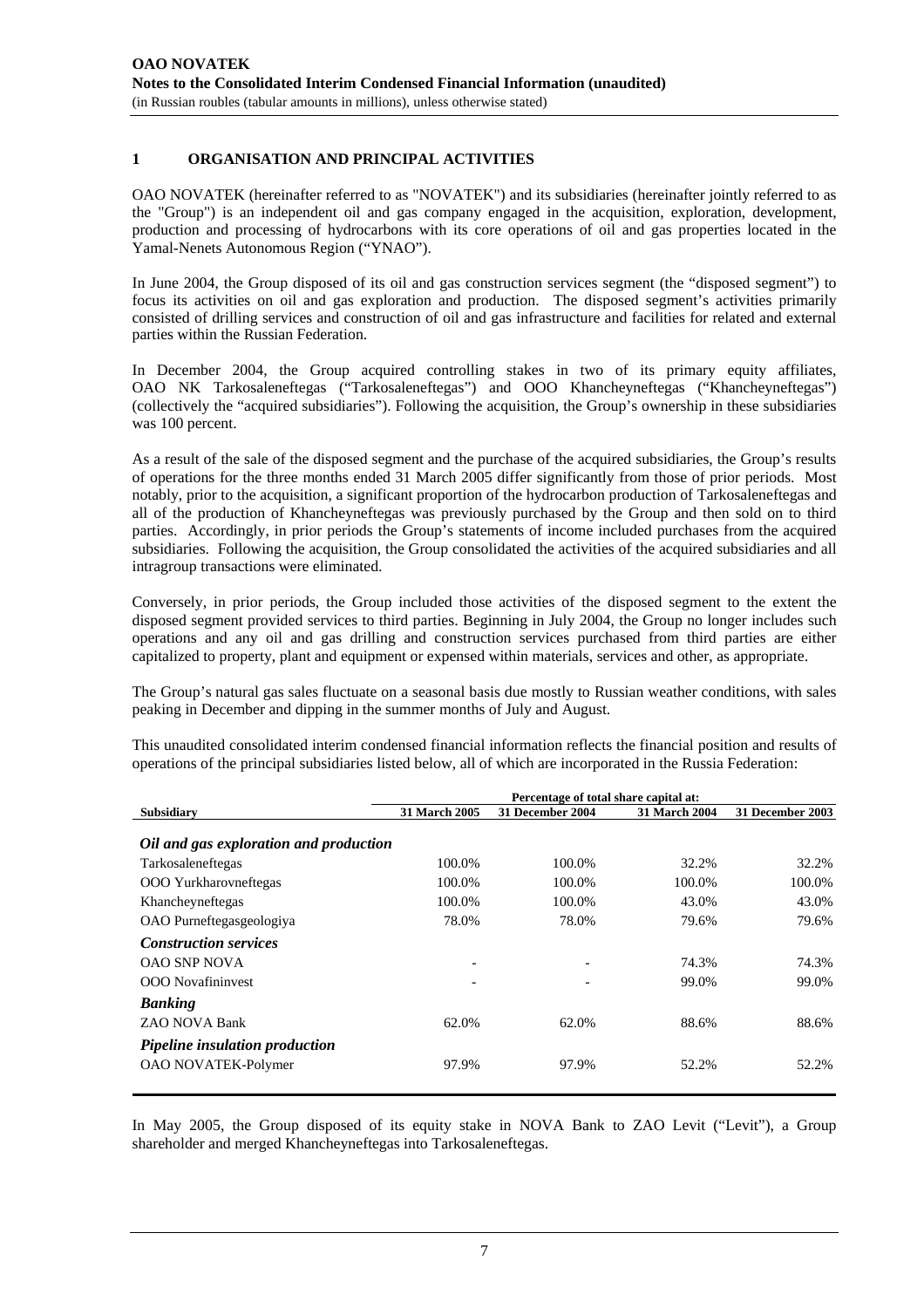# **1 ORGANISATION AND PRINCIPAL ACTIVITIES (CONTINUED)**

The Group's respective interests in its principal associates were as follows:

|                             | Percentage of total share capital at: |                  |                      |                  |
|-----------------------------|---------------------------------------|------------------|----------------------|------------------|
| <b>Associate</b>            | <b>31 March 2005</b>                  | 31 December 2004 | <b>31 March 2004</b> | 31 December 2003 |
|                             |                                       |                  |                      |                  |
| OOO Geoilbent ("Geoilbent") | 66.0%                                 | 66.0%            | 66.0%                | 66.0%            |
| OOO Tambeyneftegas          | 25.1%                                 | 25.1%            | 25.1%                | 25.1%            |
|                             |                                       |                  |                      |                  |

In June 2005, the Group disposed of its 66 percent participation interest in Geoilbent (see Note 13).

#### **2 BASIS OF PRESENTATION**

The consolidated interim condensed financial information has been prepared in accordance with International Accounting Standard No. 34, *Interim Financial Reporting* ("IAS 34"). This consolidated interim condensed financial information should be read in conjunction with NOVATEK's consolidated financial statements as of and for the year ended 31 December 2004 prepared in accordance with International Financial Reporting Standards ("IFRS"). The 31 December 2004 consolidated balance sheet data has been derived from audited financial statements.

*Use of estimates.* The preparation of consolidated interim condensed financial information in conformity with IFRS requires management to make estimates and assumptions that affect the reported amounts of assets and liabilities at the date of the financial statements preparation and the reported amounts of assets, liabilities, revenues and expenses, and the disclosure of contingent assets and liabilities during the reporting period. Estimates have principally been made in respect to fair values of assets and liabilities, impairment provisions and deferred income taxes. Actual results may differ from such estimates.

*Exchange rates, restrictions and controls.* The official rate of exchange of the Russian rouble to the US dollar ("USD") at 31 March 2005, and 31 December 2004 was 27.83 and 27.75 Russian roubles to USD 1.00, respectively. Any translation of Russian rouble amounts to US dollars or any other hard currency should not be construed as a representation that such Russian rouble amounts have been, could be, or will in the future be converted into hard currency at the exchange rate shown or at any other exchange rate.

#### **3 ACCOUNTING POLICIES**

Except as discussed below, the principal accounting policies followed by the Group are consistent with those disclosed in the financial statements for the year ended 31 December 2004.

*New accounting developments.* In December 2003, the International Accounting Standards Board ("IASB") released 15 revised International Accounting Standards ("IAS"s) and withdrew one IAS standard. In 2004, the IASB published five new standards, two revisions and two amendments to existing standards. In addition, the IFRIC issued six new interpretations in 2004. Significant changes relevant to the Group are discussed below.

The revisions to IAS 1, *Presentation of Financial Statements*, clarify certain presentation requirements. Most significantly, the revised standard requires that minority interest be presented within equity. The Company has retroactively reflected the revised presentation standard for equity in the consolidated interim condensed financial information.

IAS 24, *Related Party Disclosures*, as revised, requires the disclosure of compensation of key management personnel and clarifies that such personnel include non-executive directors.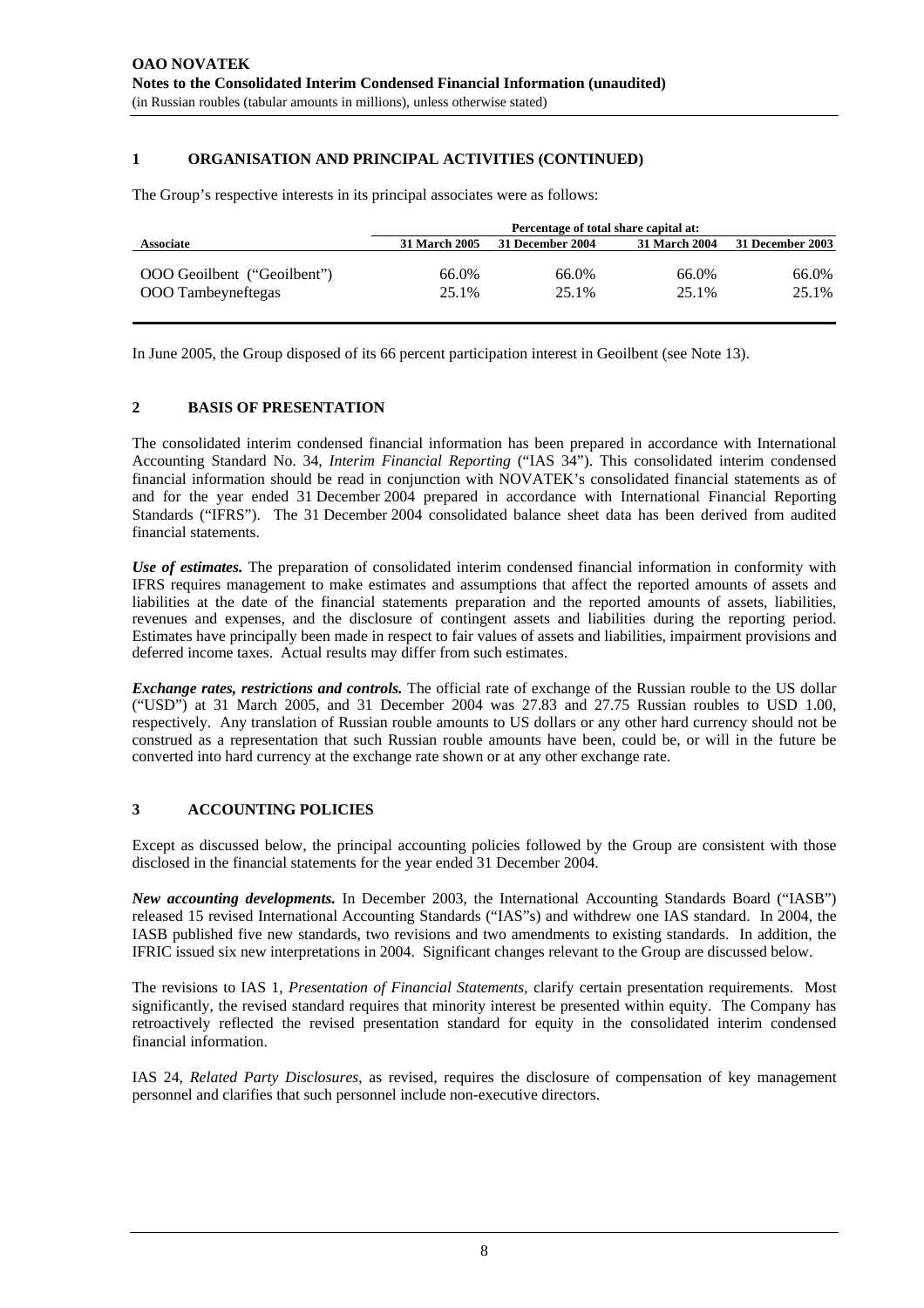# **3 ACCOUNTING POLICIES (CONTINUED)**

Other revised and amended standards effective on 1 January 2005 are as follows: IAS 2, *Inventories*; IAS 8, *Accounting Policies, Changes in Accounting Estimates and Errors*; IAS 10, *Events after the Balance Sheet Date*; IAS 16, *Property, Plant and Equipment*; IAS 17, *Leases*; IAS 19, *Employee Benefits*; IAS 21, *The Effects of Changes in Foreign Exchange Rates*; IAS 27, *Consolidated and Separate Financial Statements*; IAS 28, *Investments in Associates*; IAS 31, *Investments in Joint Ventures*; *IAS* 32, *Financial Instruments: Disclosure and Presentation*; IAS 33, *Earnings per Share*; IAS 36, *Impairment of Assets*; IAS 38, *Intangible Assets*: and IAS 39, *Financial Instruments: Recognition and Measurement*. The adoption of these revised and amended standards has not had a material effect on the Group's financial position, statements of income or of cash flows.

Other new standards and interpretations early adopted by the group on 1 January 2005 are as follows: IAS 19 (amended), *Employee Benefits,* IFRS 4, *Insurance Contracts*; IFRIC 3, *Emission Rights*; IFRIC 4, *Determining whether an Arrangement contains a Lease*; IFRIC 5, *Rights to Interests arising from Decommissioning, Restoration and Environmental Rehabilitation Funds* and IFRIC Amendment to SIC-12. The adoption of these standards did not have a material impact on the Group's financial position, statements of income or of cash flows.

Accounting policies significant to the Group that were adopted or modified on 1 January 2005 are discussed below.

*Share based payments.* The Group accounts for share-based payments in accordance with IFRS 2, *Share-based Payment* ("IFRS 2"). The fair value of the employee services received in exchange for the grant of the equity instruments is recognised as an expense. The total amount to be expensed over the vesting period is determined by reference to the fair value of the instruments granted. The proceeds received net of any directly attributable transaction costs are credited to share capital (nominal value) and share premium when the options are exercised. For transactions with parties other than employees, the Group accounts for the transaction based upon the fair value of goods or services provided, unless the fair values are not reliably estimable. The adoption of IFRS 2 did not have a material effect on the Group as the Group had no outstanding share-based awards at 1 January 2005.

For share-based payments made to employees by shareholders, an increase to additional paid in capital is recorded equal to the associated compensation expense each period.

*Business combinations.* The Group accounts for business combinations in accordance with the provisions of IFRS 3, *Business Combinations* ("IFRS 3"). IFRS 3 applies to accounting for business combinations where the agreement date is on or after 31 March 2004. Upon acquisition, the Group initially measures both its share and the share of any minority shareholders in the acquiree's identifiable assets, liabilities and contingent liabilities at their fair values as at the acquisition date. For business combinations where the agreement date is on or after 31 March 2004, goodwill is not amortized but rather tested for impairment annually at the cash generating unit level unless an event occurs during the year which requires the goodwill to be tested more frequently. Intangibles with indefinite useful lives acquired in those business combinations are not amortized and are tested annually for impairment to ensure the carrying value does not exceed the recoverable amount regardless of whether an indicator of impairment is present.

The Group applied the transitional rules of IFRS 3, *Business Combinations,* in respect of goodwill and negative goodwill arising from business combinations for which the agreement date was before 31 March 2004. Consequently, beginning 1 January 2005, previously recognized goodwill was no longer amortized and will be tested for impairment in accordance with IAS 36, *Impairment of Assets*, and, on 1 January 2005, previously recognized negative goodwill of RR 762 million was derecognized with a corresponding adjustment to the opening balance of retained earnings.

*Non-current assets held for sale and discontinued operations.* The Group accounts for non-current assets held for sale and discontinued operations in accordance with IFRS 5, *Non-current Assets Held for Sale and Discontinued Operations.* IFRS 5 replaced IAS 35, *Discontinuing Operations*. Assets or disposal groups that are classified as held for sale are presented separately on the balance sheet and are carried at the lower of the carrying amount and fair value less costs to sell. Additionally, the results of discontinued operations are shown separately on the face of statement of income. The adoption of IFRS 5 did not have a material effect on the Group.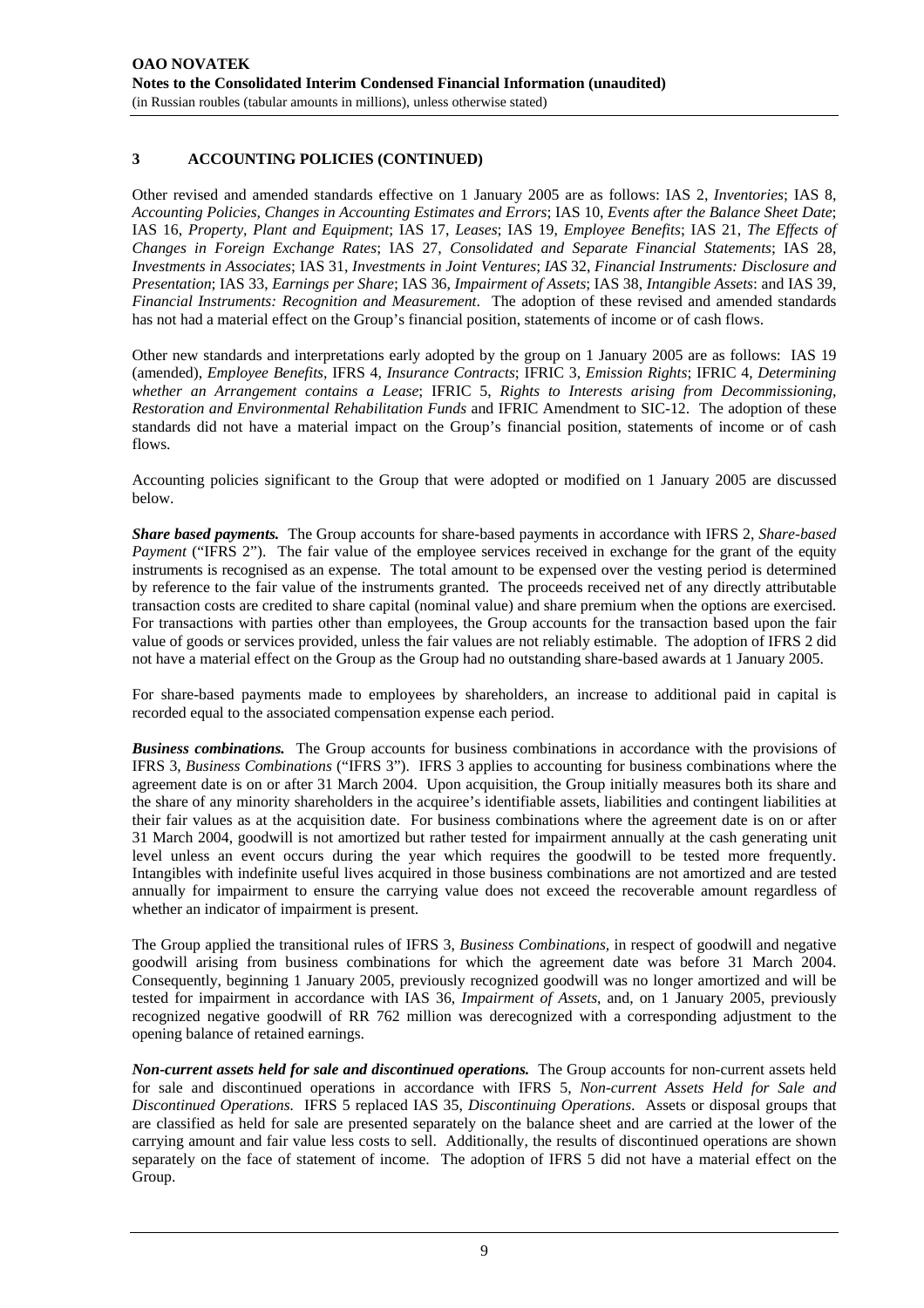# **3 ACCOUNTING POLICIES (CONTINUED)**

On 1 January 2005, the Group early adopted IFRS 6, *Exploration for and Evaluation of Mineral Resources.* This standard provides guidance on accounting for costs incurred in the exploration for and evaluation of mineral resources. Adoption of the standard did not have a material effect on the Group and did not result in changes of the Group's accounting policies.

# **4 OIL AND GAS SALES**

|                              | Three months ended 31 March: |       |
|------------------------------|------------------------------|-------|
|                              | 2005                         | 2004  |
| Gas sales                    | 5,938                        | 3,476 |
| Oil and gas condensate sales | 1,560                        | 1,497 |
| Oil product sales            | 1.195                        | 265   |
|                              |                              |       |

# **Total oil and gas sales 8,693 5,238**

# **5 TRANSPORTATION EXPENSES**

|                                       | Three months ended 31 March: |       |
|---------------------------------------|------------------------------|-------|
|                                       | 2005                         | 2004  |
| Gas transportation to customers       | 1,281                        | 709   |
| Crude oil transportation to customers | 163                          | 149   |
| Insurance expense                     | 115                          | 124   |
| Oil products transported by railroad  | 100                          | 19    |
| Other internal transportation costs   | 81                           | 39    |
| <b>Total transportation expenses</b>  | 1.740                        | 1,040 |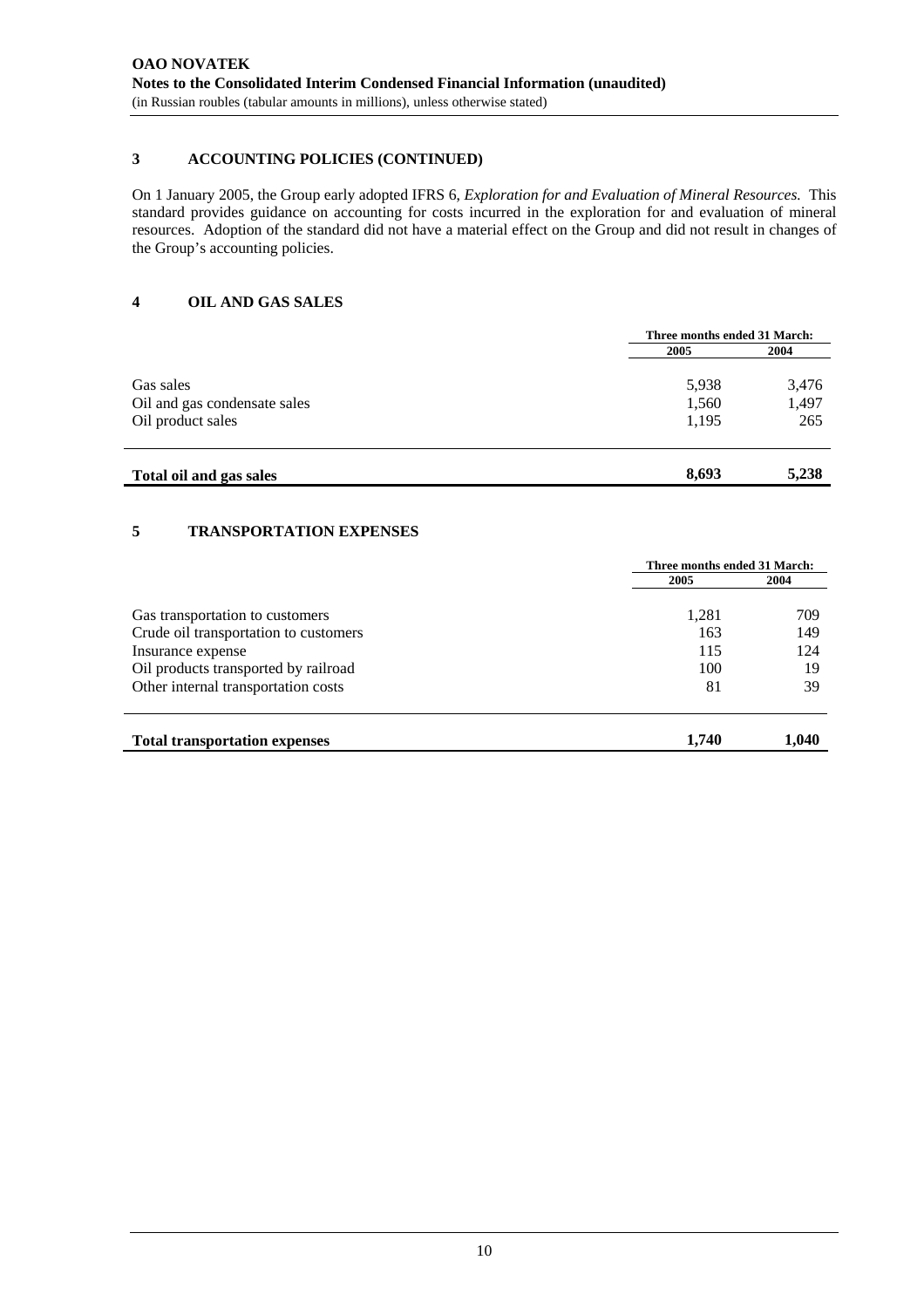# **6 PROPERTY, PLANT AND EQUIPMENT**

|                                                                            | Operating<br>assets | <b>Assets under</b><br>construction | Total           |
|----------------------------------------------------------------------------|---------------------|-------------------------------------|-----------------|
| Cost<br>Accumulated depreciation, depletion and amortization               | 54,765<br>(912)     | 8,596                               | 63,361<br>(912) |
| Net book value at 31 December 2004                                         | 53,853              | 8,596                               | 62,449          |
| <b>Additions</b><br><b>Transfers</b>                                       | 257<br>222          | 1,320<br>(222)                      | 1,577           |
| Disposals and impairments, net<br>Depreciation, depletion and amortization | (18)<br>(821)       | (6)                                 | (24)<br>(821)   |
| Cost                                                                       | 55,226              | 9,688                               | 64,914          |
| Accumulated depreciation, depletion and amortization                       | (1,733)             |                                     | (1,733)         |
| Net book value at 31 March 2005                                            | 53,493              | 9,688                               | 63,181          |

Included in additions to property, plant and equipment for the three months ended 31 March 2005 and 2004 is capitalized interest of RR 233 million and RR 84 million, respectively.

#### **7 SHORT-TERM DEBT**

|                                                                 | 31 March 2005 | 31 December 2004 |
|-----------------------------------------------------------------|---------------|------------------|
|                                                                 |               |                  |
| Russian rouble denominated loans<br>US dollar denominated loans | 1.230<br>705  | 3,680            |
| Loans from related parties                                      |               | 425              |
| Promissory notes issued                                         | 991           | 1,275            |
| Add: current portion of long-term debt                          | 4,026         | 5,388            |
|                                                                 |               |                  |
| Total short-term debt and current portion of long-term debt     | 6.952         | 10.768           |

*Russian rouble denominated loans.* Short-term Russian rouble denominated loans had a weighted average interest rate of 11.2 percent (interest ranging from 9 to 12 percent) and 10.5 percent (interest ranging from 8.8 to 12 percent) at 31 March 2005 and 31 December 2004, respectively. During the three months ended 31 March 2005, the Group repaid loans to Sberbank in the amount of RR 2,450 million.

*US dollar denominated loans.* Short-term US dollar denominated loans had a weighted average interest rate of 6.3 percent (interest ranging from 6.1 percent to 6.8 percent) at 31 March 2005. In February 2005, the Group borrowed RR 196 million (USD 7 million) from International Moscow Bank. The loan bears interest of LIBOR plus 4.25 percent. Additionally, in February 2005, the Group obtained a loan from BNP Paribas in the amount of RR 559 million (USD 20 million) of which RR 46 million (USD 1.7 million) were repaid in the March 2005. The loan bears interest of LIBOR plus 3.5 percent.

*Loans from related parties.*At 31 December 2004, loans from related parties included US dollar denominated loans from the Yamal Regional Fund of Development, a Group shareholder, in the amount of RR 425 million (USD 15.3 million). The loan bore interest of 10 percent per annum. In February 2005, the loan was repaid.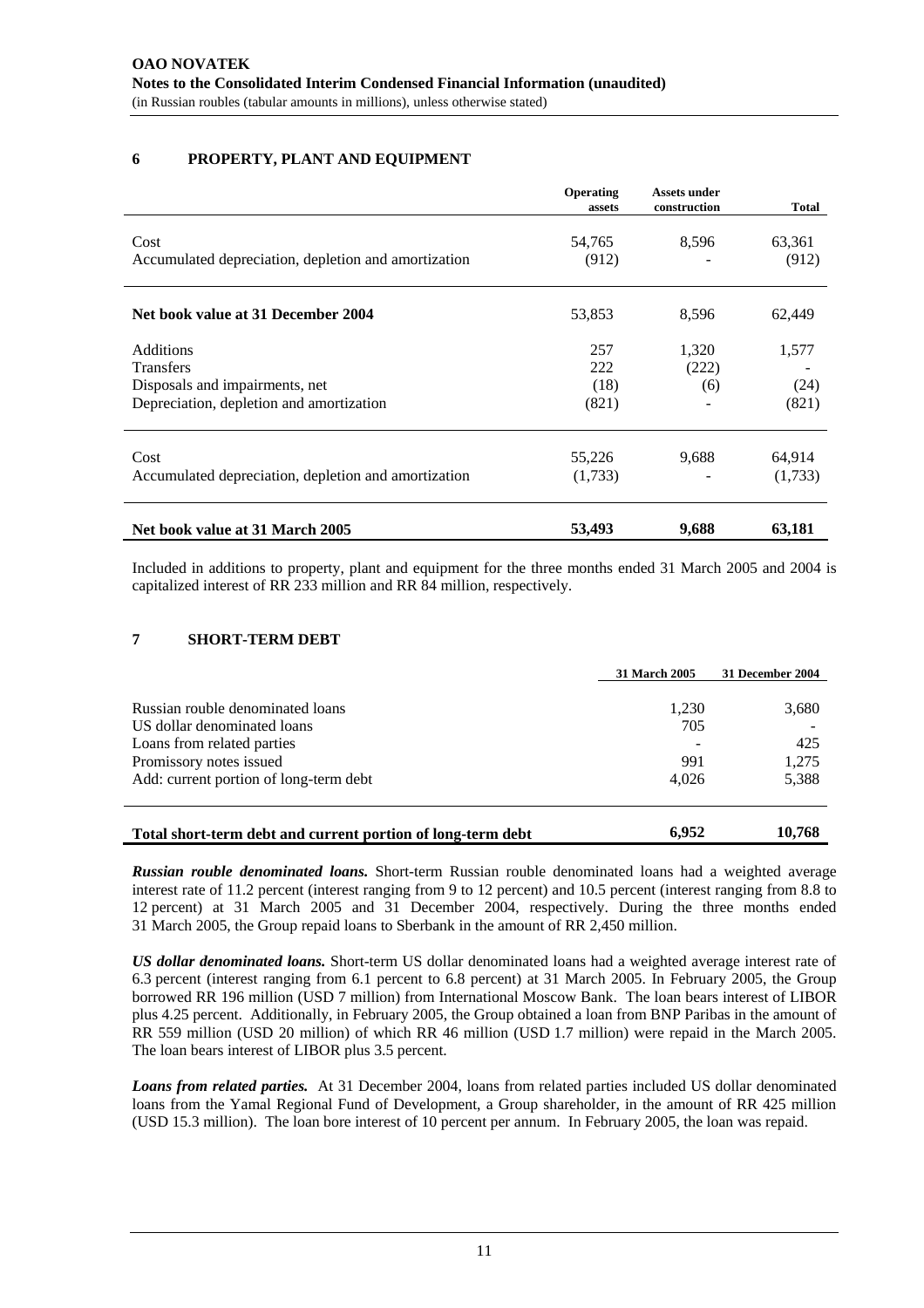#### **7 SHORT-TERM DEBT (CONTINUED)**

*Promissory notes.* At 31 March 2005 and 31 December 2004, promissory notes consist of Tarkosaleneftegas promissory notes which are denominated in Russian roubles and repayable within one year of issuance. Subsequent to 31 March 2005, the Group repaid an additional RR 678 million of these promissory notes.

#### **8 LONG -TERM DEBT**

|                                         | <b>31 March 2005</b> | 31 December 2004 |
|-----------------------------------------|----------------------|------------------|
| Russian rouble denominated loans        | 3,300                | 4,537            |
| US dollar denominated loans             | 11,469               | 11,586           |
| Loans from related parties              | 1,155                | 1,497            |
| Russian rouble denominated bonds        | 1,000                | 1,000            |
| Total                                   | 16,924               | 18,620           |
| Less: current portion of long-term debt | (4,026)              | (5,388)          |
| <b>Total long-term debt</b>             | 12,898               | 13,232           |

At 31 March 2005 and 31 December 2004, long-term debt by facility is outlined below.

|                                         | <b>31 March 2005</b> | 31 December 2004 |
|-----------------------------------------|----------------------|------------------|
|                                         |                      |                  |
| C.R.R. B.V.                             | 8,348                | 8,324            |
| <b>Sherbank</b>                         | 2,160                | 3,354            |
| Vneshtorgbank                           | 2,569                | 2,775            |
| Yamal Regional Fund of Development      | 1,155                | 1,126            |
| Finance Department of YNAO              | 1,130                | 1,130            |
| Russian rouble denominated bonds        | 1,000                | 1,000            |
| Other Russian rouble denominated loans  | 10                   | 424              |
| Other                                   | 552                  | 487              |
|                                         |                      |                  |
| Total                                   | 16,924               | 18,620           |
| Less: current portion of long-term debt | (4,026)              | (5,388)          |
| <b>Total long-term debt</b>             | 12,898               | 13,232           |

*Sberbank.* During the three months ended 31 March 2005, the Group repaid loans in amount of RR 1,741 million and obtained additional loans for RR 547 million. The new loans bear interest of 12 percent and mature in 2009. A portion of these payments were ahead of schedule. As a result of the early repayment, the Group was released from a corresponding pledge of 2.5 percent of its shares in Tarkosaleneftegas.

*Yamal Regional Fund of Development.* In March 2005, the Group repaid the US dollar denominated loan of RR 1,053 million (USD 35 million) and the Group's 31 percent participation interest in Yurkharovneftegas has been released from the pledge.

In February 2005, the Group received an additional five-year loan for one billion roubles with a stated interest rate of 10 percent. The proceeds from the loan will be used for the construction of the Purovsky Gas Condensate Plant.

*Other Russian rouble denominated loans.* In January 2005, RR 371 million of loans from Pur-Land, a subsidiary of a significant shareholder, were repaid.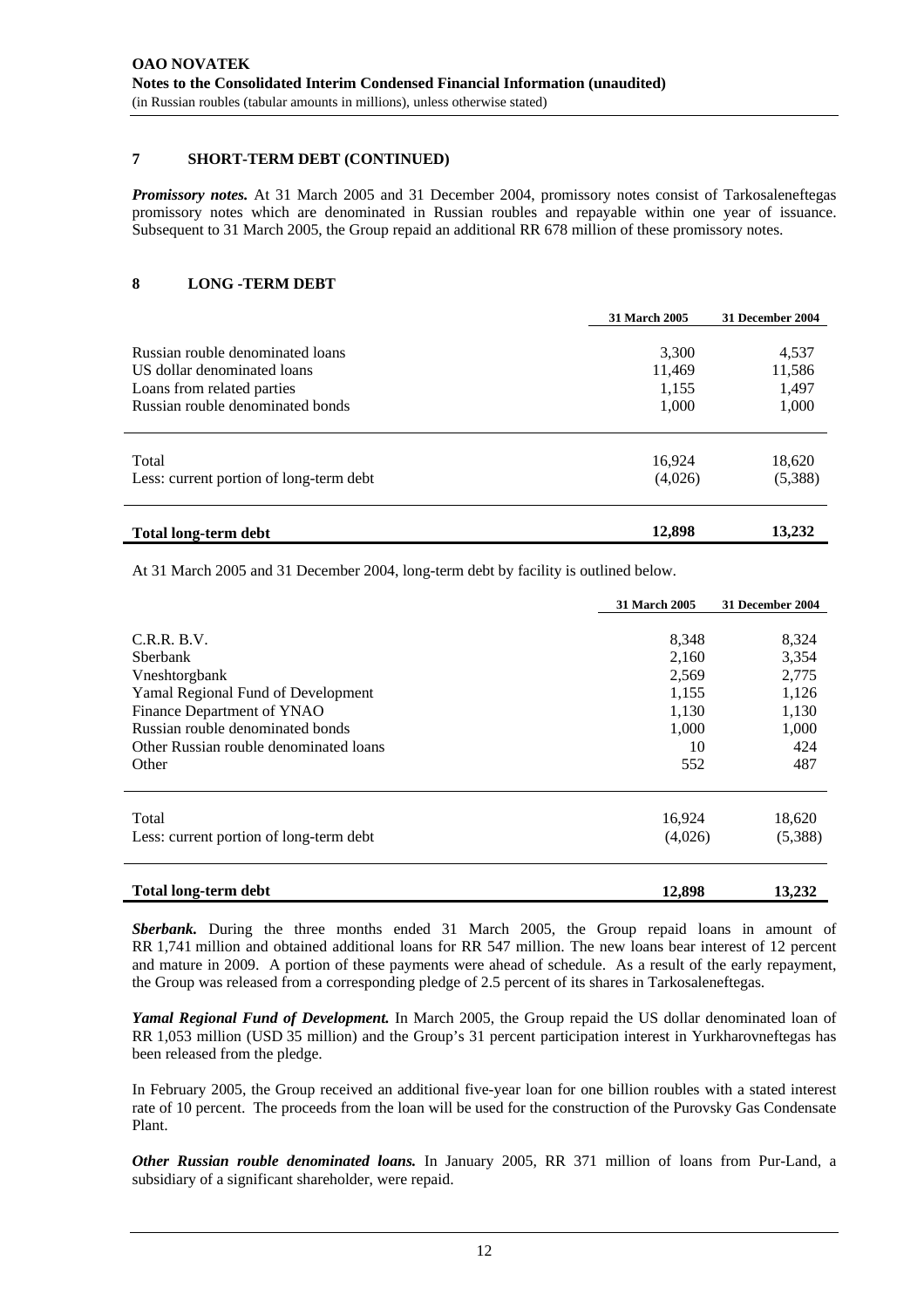## **8 LONG -TERM DEBT (CONTINUED)**

*Other loans.* At 31 March 2005 and 31 December 2004, other loans included US dollar denominated loans totalling RR 552 million (USD 20 million) and RR 487 million (USD 17.6 million), respectively. At 31 March 2005 and 31 December 2004, other loans had a weighted average interest rate of 8.8 and 8.3 percent, respectively. The loans mature between 2005 and 2010.

Scheduled maturities of long-term debt at 31 March 2005 were as follows:

Twelve months ended 31 March:

| Total long-term debt | 12,898 |
|----------------------|--------|
| 2010                 | 1,934  |
| 2009                 | 1,681  |
| 2008                 | 1,446  |
| 2007                 | 7,837  |
|                      |        |

# **9 TAXES**

The Group is subject to a number of taxes other than on income, which are detailed as follows:

|                                          | Three months ended 31 March: |      |  |
|------------------------------------------|------------------------------|------|--|
|                                          | 2005                         | 2004 |  |
| Unified natural resources production tax | 1,151                        | 350  |  |
| Property tax                             | 76                           | 18   |  |
| Excise tax                               | 51                           | 15   |  |
| Other taxes                              | 23                           | Q    |  |
| Total taxes other than income tax        | 1,301                        | 392  |  |

*Unified natural resources production tax.* Taxes other than income tax for the three months ended 31 March 2005 include RR 743 million of unified natural resources production tax attributable to the Group's subsidiaries Tarkosaleneftegas and Khancheyneftegas that were acquired in December 2004.

*Effective income tax rate.* For the three months ended 31 March 2005 and 2004, respectively, the Group's effective tax rate was 25.7 percent and 16.1 percent, respectively. The rate for the three months ended 31 March 2005 approximates the enacted tax rate in the Russian Federation. The effective tax rate of 16.1 percent for the three months ended 31 March 2004 is lower than the enacted tax rate primarily due to income tax concessions obtained by certain Group subsidiaries and associates that are no longer effective in 2005.

## **10 RELATED PARTY TRANSACTIONS**

During 2004, the Group had significant activities with companies related to its shareholders in connection with purchases and sales of crude oil, natural gas, gas condensate, construction and other related services, and purchases and sales of equity securities. The Group's reported results of operations, financial position and cash flows would have been different had such transactions been carried out amongst unrelated parties. Related parties may enter into transactions which unrelated parties might not, and transactions between related parties may not be affected on the same terms, conditions and amounts as transactions between unrelated parties.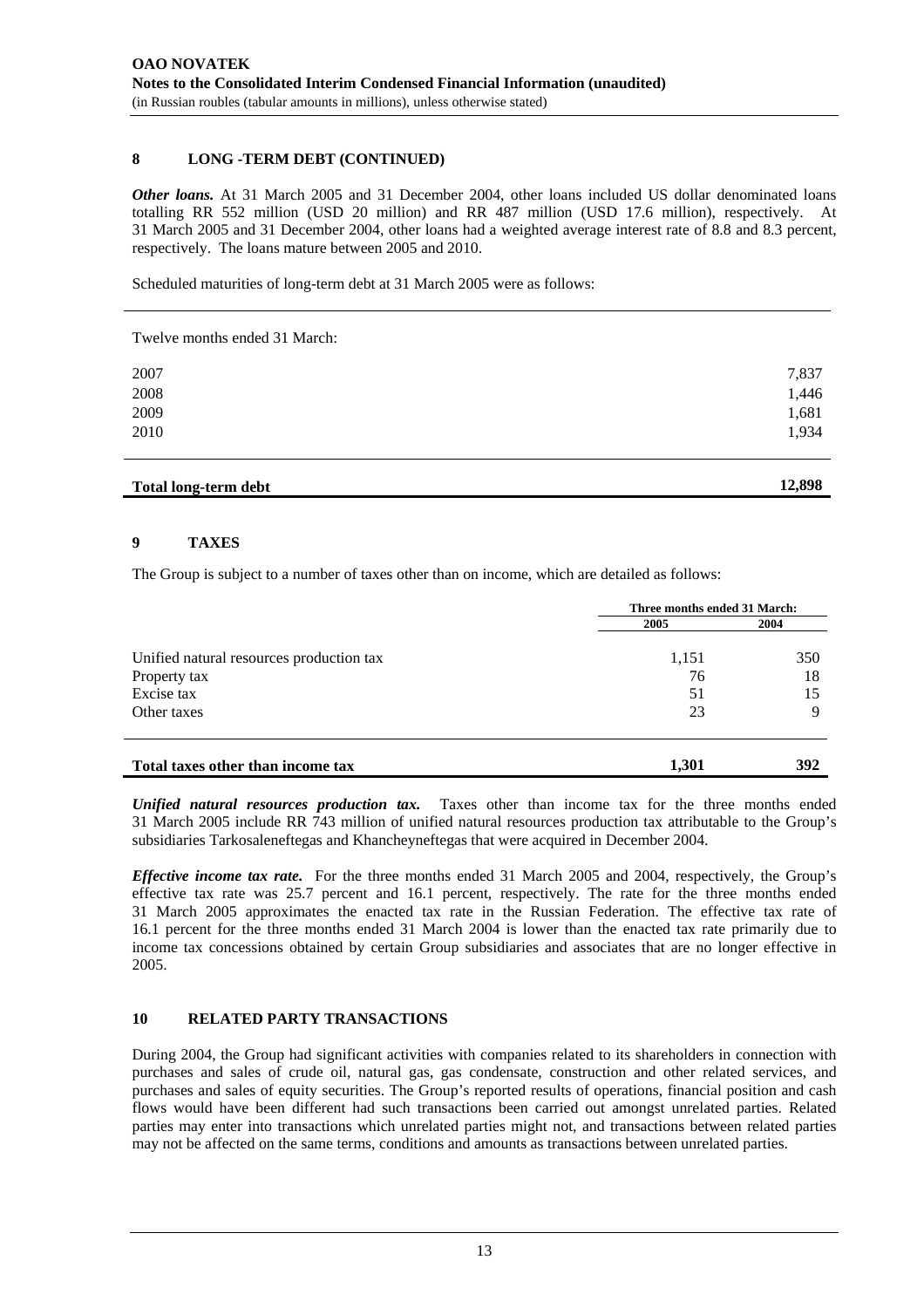# **10 RELATED PARTY TRANSACTIONS (CONTINUED)**

Subsequent to the acquisition of Tarkosaleneftegas and Khancheyneftegas in December 2004 (see Note 1), the acquired subsidiaries' activities were consolidated into the Group's financial position and results of operations. Accordingly, all purchases from, sales to and balances with the acquired subsidiaries have been eliminated in the Group's consolidated balance sheets at 31 March 2005 and 31 December 2004 and in the Group's consolidated statement of income for the three months ended 31 March 2005. Such activities are presented on a gross basis in the Group's consolidated statement of income for the three months ended 31 March 2004.

#### *Purchases and sales of crude oil and gas condensate:*

|                                  | Three months ended 31 March: |                 |               |                 |
|----------------------------------|------------------------------|-----------------|---------------|-----------------|
|                                  | 2005                         |                 | 2004          |                 |
|                                  | Sales volumes                | Russian roubles | Sales volumes | Russian roubles |
| Name of related party            | (tons)                       | (millions)      | (tons)        | (millions)      |
|                                  |                              |                 |               |                 |
| Sales to Kerden Trading Limited  | 33,500                       | 187             | 144,303       | 684             |
| Sales to TNG Energy              | 54,900                       | 304             |               |                 |
| Purchases from Tarkosaleneftegas |                              | -               | 77.204        | 124             |
| Purchases from Khancheyneftegas  |                              | -               | 106.749       | 171             |
| Purchases from Geoilbent         | 109,289                      | 288             | 98,000        | 266             |

#### *Purchases of natural gas:*

|                                  | Three months ended 31 March: |                          |               |                 |
|----------------------------------|------------------------------|--------------------------|---------------|-----------------|
|                                  | 2005                         |                          | 2004          |                 |
| Name of related party            | Sales volumes                | Russian roubles          | Sales volumes | Russian roubles |
|                                  | $(m^3 000s)$                 | (millions)               | $(m^3 000s)$  | (millions)      |
| Purchases from Tarkosaleneftegas | -                            | $\overline{\phantom{a}}$ | 1,701,879     | 509             |
| Purchases from Khancheyneftegas  | -                            | $\overline{\phantom{a}}$ | 425,312       | 177             |

#### *Balances with related parties:*

|                                             | 31 March 2005 | 31 December 2004 |
|---------------------------------------------|---------------|------------------|
|                                             |               |                  |
| Trade and other receivables                 | 525           | 606              |
| Short-term loans receivable                 | 171           | 251              |
| Prepayments and advances                    | <b>200</b>    | 30               |
| Prepayments and advances (for construction) | 232           | 235              |
| Long-term loans receivable                  | 7,676         | 7,694            |
| Other non-current assets                    | 278           | 70               |
| Short-term debt                             |               | 425              |
| Long-term debt                              | 1,155         | 1,497            |
| Trade payables                              | 106           | 147              |
| Interest receivable                         | 17            | 42               |
|                                             |               |                  |

*Long-term loans receivable.* At 31 March 2005 and 31 December 2004, long-term loans receivable include US dollar denominated loans to Levit, a Group shareholder, of USD 270 million (RR 7,513 million). The loan is unsecured, bears interest of 10 percent and is repayable by 30 June 2006.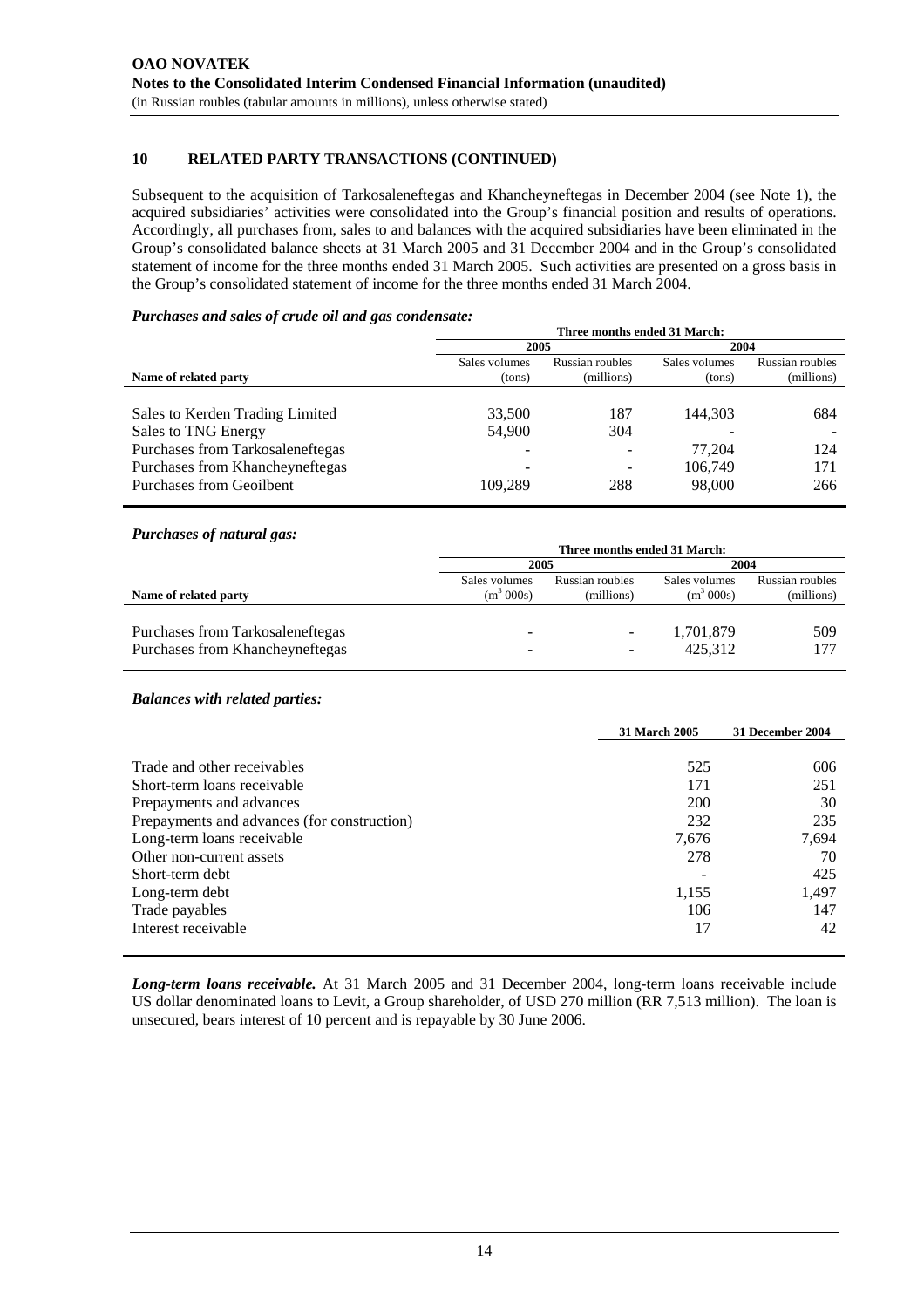# **10 RELATED PARTY TRANSACTIONS (CONTINUED)**

#### *Other transactions with related parties:*

|                                     | Three months ended 31 March: |     |  |
|-------------------------------------|------------------------------|-----|--|
|                                     | 2005                         |     |  |
| Sales of inventory and oil products |                              | 99  |  |
| Interest expense                    | 41                           | 10  |  |
| Interest income                     | 196                          | 83  |  |
| Construction service sales          |                              | 135 |  |
| Construction services rendered      | 201                          |     |  |

#### **11 SEGMENT INFORMATION**

The Group operates principally in the oil and gas industry in the Russian Federation. The Group evaluates performance and makes investment and strategic decisions based upon a review of profitability for the Group as a whole. However, the Group's activities are considered by management to comprise one geographic segment and, for the period to March 2005 (Note 1), the following business segments:

- Exploration and production exploration, production, processing, marketing and transportation of oil and gas;
- Oil and gas construction services drilling and construction of oil and gas infrastructure and facilities (discontinued from 30 June 2004 - Note 1);
- Corporate and other other activities, including head office services, banking and telecommunications.

Segment information for the three months ended 31 March 2005 was as follows:

|                                    | <b>Exploration</b><br>and production | <b>Other</b>             | <b>Total</b> |
|------------------------------------|--------------------------------------|--------------------------|--------------|
| <b>Segment revenues</b>            |                                      |                          |              |
| External revenues and other income | 8,713                                | 287                      | 9,000        |
| Inter-segment sales                | 4                                    | $\overline{\phantom{a}}$ | 4            |
| <b>Total segment revenues</b>      | 8,717                                | 287                      | 9,004        |
| <b>Segment result</b>              | 3,453                                | 47                       | 3,500        |

Segment information for the three months ended 31 March 2004 was as follows:

|                                    | Oil and gas<br>construction services | <b>Exploration</b><br>and production | Other                    | <b>Total</b> |
|------------------------------------|--------------------------------------|--------------------------------------|--------------------------|--------------|
| <b>Segment revenues</b>            |                                      |                                      |                          |              |
| External revenues and other income | 1,067                                | 5,280                                | 322                      | 6,669        |
| Inter-segment sales                | 409                                  | $\overline{\phantom{0}}$             | $\overline{\phantom{a}}$ | 409          |
| <b>Total segment revenues</b>      | 1,476                                | 5,280                                | 322                      | 7,078        |
| <b>Segment result</b>              | 47                                   | 1,780                                | 27                       | 1,854        |

All of the Group's operating assets are located in the Russian Federation.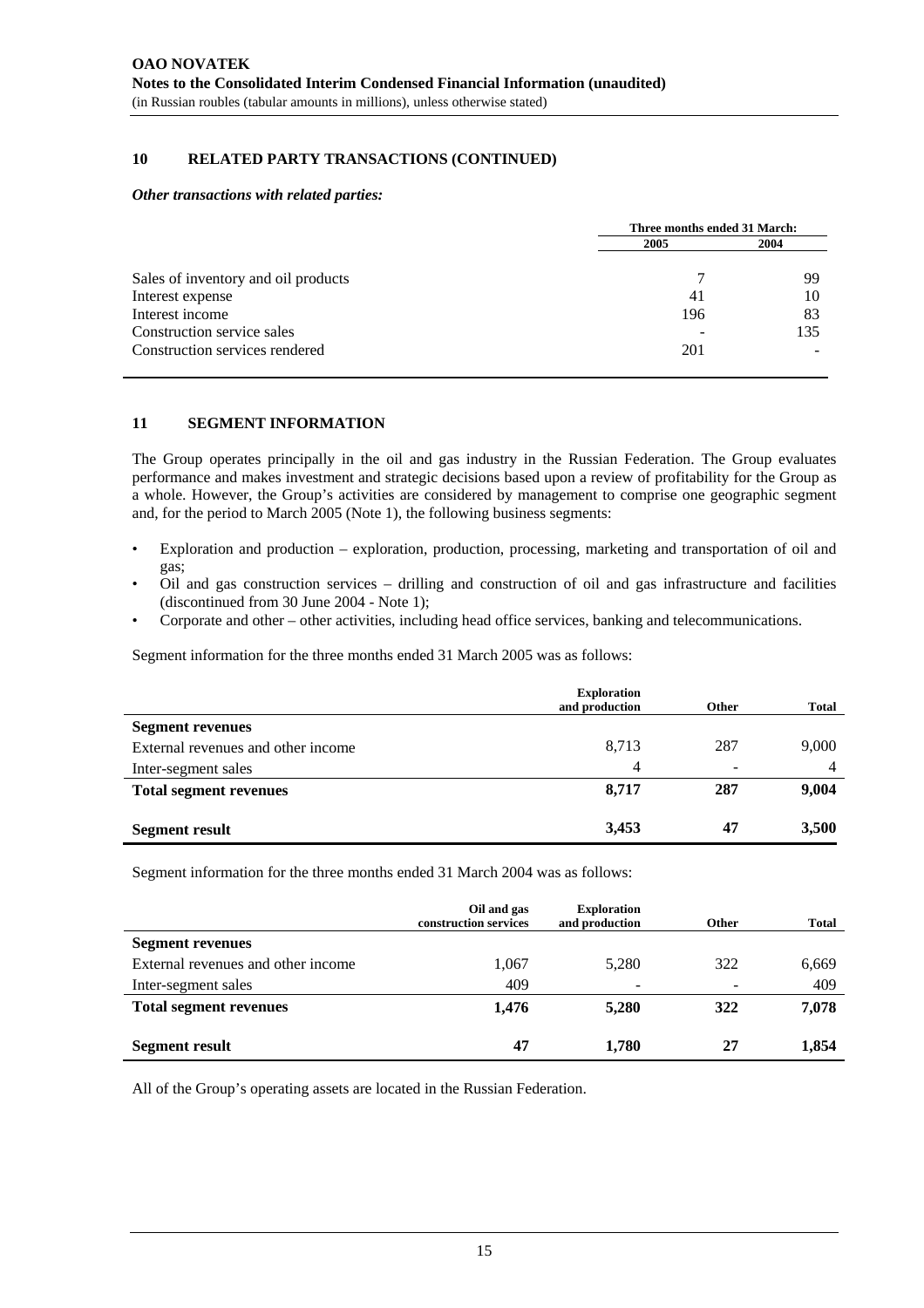# **12 CONTINGENCIES AND COMMITMENTS**

*Operating environment.* The Russian Federation continues to display some characteristics of an emerging market. These characteristics include, but are not limited to, the existence of a currency that is not freely convertible in most countries outside of the Russian Federation, currency controls, and relatively high inflation. The tax, currency and customs legislation within the Russian Federation is subject to varying interpretations, and changes, which can occur frequently.

While there have been improvements in the economic trends, the future economic direction of the Russian Federation is largely dependent upon the effectiveness of economic, financial and monetary measures undertaken by the government, together with tax, legal, regulatory, and political developments.

*Guarantees and pledges.* At 31 March 2005, the Group pledged 29.7 percent of Tarkosaleneftegas as collateral for long-term borrowings. Additionally, the Group's 66 percent participation interest in Geoilbent was pledged to the EBRD as collateral for a long-term loan received by Geoilbent from the EBRD. The total amount payable by Geoilbent to the EBRD under the loan facility was USD 30 million.

Due to the absence of any market for such financial instruments, it is not practicable to estimate the fair value of the Group's commitment on behalf of Geoilbent. However, the Group does not expect to incur losses as a result of this commitment.

At 31 March 2005, the Group had pledged property, plant and equipment aggregating approximately RR 4,500 million.

*Commitments.* The Group had entered into commitments aggregating approximately RR 1,954 million to complete the construction of the Purovsky Gas Condensate Plant in 2005.

*Taxation.* Russian tax, currency and customs legislation is subject to varying interpretations, and changes, which can occur frequently. Management's interpretation of such legislation as applied to the transactions and activity of the Group may be challenged by the relevant regional and federal authorities. Recent events within the Russian Federation suggest that the tax authorities may be taking a more assertive position in its interpretation of the legislation and assessments. As a result, significant additional taxes, penalties and interest may be assessed. Fiscal periods remain open to review by the authorities in respect of taxes for three calendar years preceding the year of review. Under certain circumstances reviews may cover longer periods.

*Oilfield licenses.* The Group is subject to periodic reviews of its activities by governmental authorities with respect to the requirements of its oilfield licenses. Management cooperates with governmental authorities to agree on remedial actions necessary to resolve any findings resulting from these reviews. Failure to comply with the terms of a license could result in fines, penalties or license limitation, suspension or revocation. The Group's management believes any issues of non-compliance will be resolved through negotiations or corrective actions without any materially adverse effect on the Group's financial position, statements of income or of cash flows.

The Group's oil and gas fields are situated on land belonging to the Yamal-Nenets Regional Administration. Licenses are issued by the Ministry of Natural Resources and the Group pays unified production tax to explore and produce oil and gas from these fields. The principal licenses of the Group, including its subsidiaries and associates, and their expiry dates are:

| Field                | License holder    |            | License expiry date |
|----------------------|-------------------|------------|---------------------|
|                      |                   |            |                     |
| Yurkharovskoye       | Yurkharovneftegas | Subsidiary | 2034                |
| Khancheyskoye        | Khancheyneftegas  | Subsidiary | 2019                |
| East-Tarkosalinskoye | Tarkosaleneftegas | Subsidiary | 2018                |
| North Gubkinskoye    | Geoilbent         | Associate  | 2018                |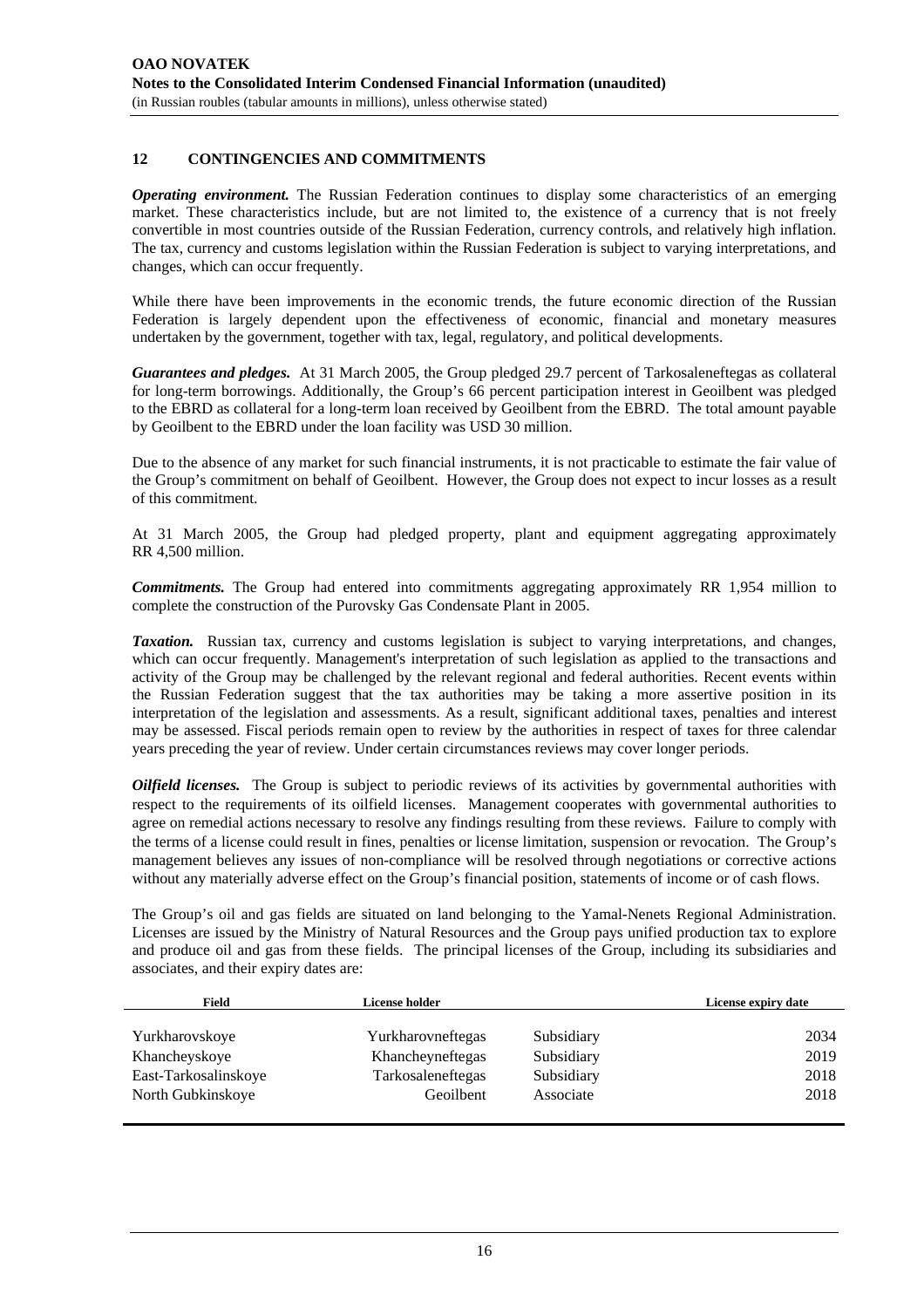# **12 CONTINGENCIES AND COMMITMENTS (CONTINUED)**

Management believes the Group has the right to extend its licenses beyond the initial expiration date under the existing legislation and intends to exercise this right. In February 2005, the Group was successful in extending the license for the Yurkharovskoye field from 2020 to 2034. The Group was preparing its application for the extension of the terms of the licenses for its two other core fields, East Tarkosalinskoye and Khancheyskoye.

*Environmental liabilities.* The Group and its predecessor entities have operated in the oil and gas industry in the Russian Federation for many years. The enforcement of environmental regulation in the Russian Federation is evolving and the enforcement posture of government authorities is continually being reconsidered. The Group periodically evaluates its obligations under environmental regulations and, as obligations are determined, they are recognized immediately, if no current or future benefit is discernible. Potential liabilities which might arise as a result of stricter enforcement of existing regulations, civil litigation or changes in legislation, cannot be estimated. Under existing legislation, management believes that there are no probable liabilities which will have a material adverse effect on the Group's financial position, statements of income or of cash flows.

*Legal contingencies.* During the period, the Group was involved in a number of court proceedings (both as a plaintiff and a defendant) arising in the ordinary course of business. In the opinion of management, there are no current legal proceedings or other claims outstanding, which could have a material effect on the result of operations or financial position of the Group and which have not been accrued or disclosed in the consolidated interim condensed financial information.

# **13 SUBSEQUENT EVENTS**

In May 2005, the Group merged Khancheyneftegas into Tarkosaleneftegas.

In May 2005, the Group disposed of its equity stake in NOVA Bank to Levit, a Group shareholder for RR 156 million, recognizing a gain on sale of RR 12 million net of associated income tax of RR 8 million. NOVA Bank recognized net income of RR 2 million and RR 1 million for the three months ended 31 March 2005 and 2004, respectively. NOVA Bank's net assets at 31 March 2005 and 31 December 2004 were RR 220 million and RR 218 million, respectively. The results of the disposal will be reflected in the Group's consolidated statement of income during the second quarter of 2005. NOVA Bank's financial position and results of operations were included within "other" in the Group's segment information.

In June 2005, the Group sold its 66 percent participation interest in Geoilbent to a subsidiary of OAO Lukoil for gross proceeds of approximately RR 5.1 billion plus other commitments. The Group includes its investment in Geoilbent within "exploration and production" in the Group's segment information.

At the Annual General Meeting of Shareholders on 10 June 2005, the Group's shareholders approved a dividend of RR 777 million (RR 256 per share). The dividend is to be paid to shareholders of record as of 25 April 2005.

Subsequent to 31 March 2005, certain shareholders provided share-based compensation to the Group's chief financial officer and to the Group's head of exploration and production activities. The share awards comprise shares in a limited liability company that indirectly holds shares of the Group. Management's preliminary estimate of the maximum fair value of the award is approximately RR 900 million. The fair value of the awards will be recognized as compensation expense evenly over their five year vesting period beginning the second quarter of 2005. A corresponding increase will be recorded to additional paid in capital as expense is recorded to reflect the shareholders contribution in providing the award.